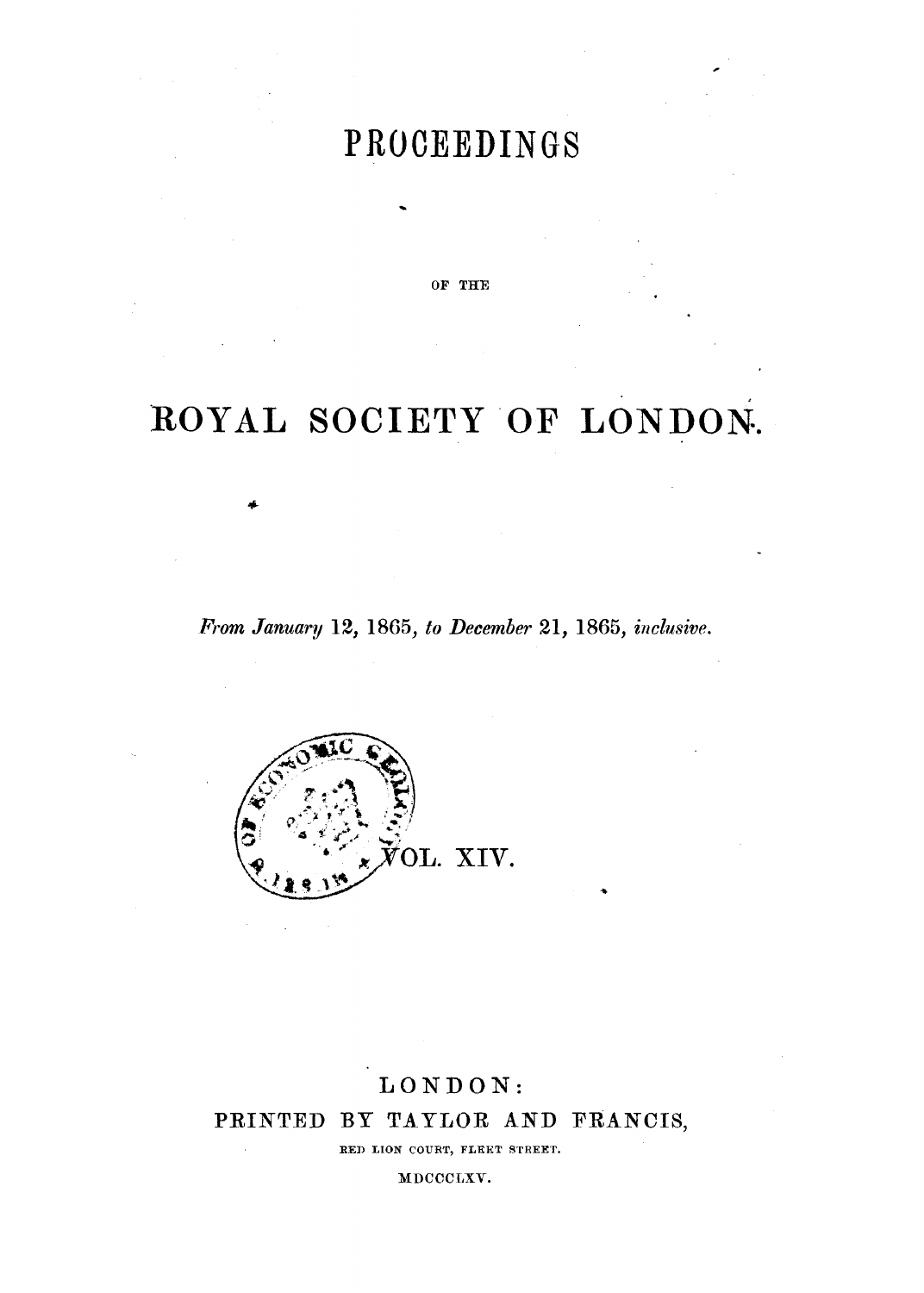lithium; it was also killed, and when the whole lens was burnt at once, no trace of lithium could be found. In the other, which had taken lithium, a piece of the lens,  $\frac{1}{20}$ th of a pin's head in size, showed the lithium; it had penetrated to the centre of the lens.

In another pig the same quantity of chloride of lithium was given, and in four hours even the centre of the lens contained lithium.

Another pig was given the same quantity, and it was killed in two hours and a quarter. The cartilage of the hip showed lithium faintly, but distinctly. The outer portions of the lens showed it slightly; the inner portions showed no trace.

To a younger pig the same quantity was given, and it was killed in thirty-two minutes. Lithium was found in the cartilage of the hip; in the aqueous humour; distinctly in the outer part of the lens, and very faintly in the inner part.

In an older and larger pig, to which the same quantity was given, lithium after one hour was found in the hip and knee joints very faintly; in the aqueous humour of the eye very distinctly; but none was found in the lens, not even when half was taken for one trial.

Chloride of rubidium in a three-grain dose was not satisfactorily detected anywhere. When 20 grains had been taken, the blood, liver, and kidney showed this substance; the lens when burnt all at once showed the smallest possible trace; the cartilages and aqueous humour showed none, probably because the delicacy of the spectrum-analysis for rubidium is very much less than that for lithium.

A patient who was suffering from diseased heart took some lithia-water containing 15 grains of citrate of lithia thirty-six hours before her death, and the same quantity six hours before death. The crystalline lens, the blood, and the cartilage of one joint were examined for lithium: in the cartilage it was found very distinctly; in the blood exceedingly faintly; and when the entire lens was taken, the faintest possible indications of lithium were obtained.

Another patient took lithia-water containing 10 grains of carbonate of lithia five hours and a half before death: the lens showed very faint traces of lithium when half the substance was taken for one examination; the cartilage showed lithium very distinctly.

I expect to be able to find lithium in the lens after operation for cataract, and in the umbilical cord after the birth of the foetus.

I am, yours truly,

H. BENCE JONES.

#### *February* 9, 1865.

#### Major-General SABINE, President, in the Chair.

Pursuant to notice given at the last Meeting, the Right Honourable Lord Dufferin was proposed for election and immediate ballot.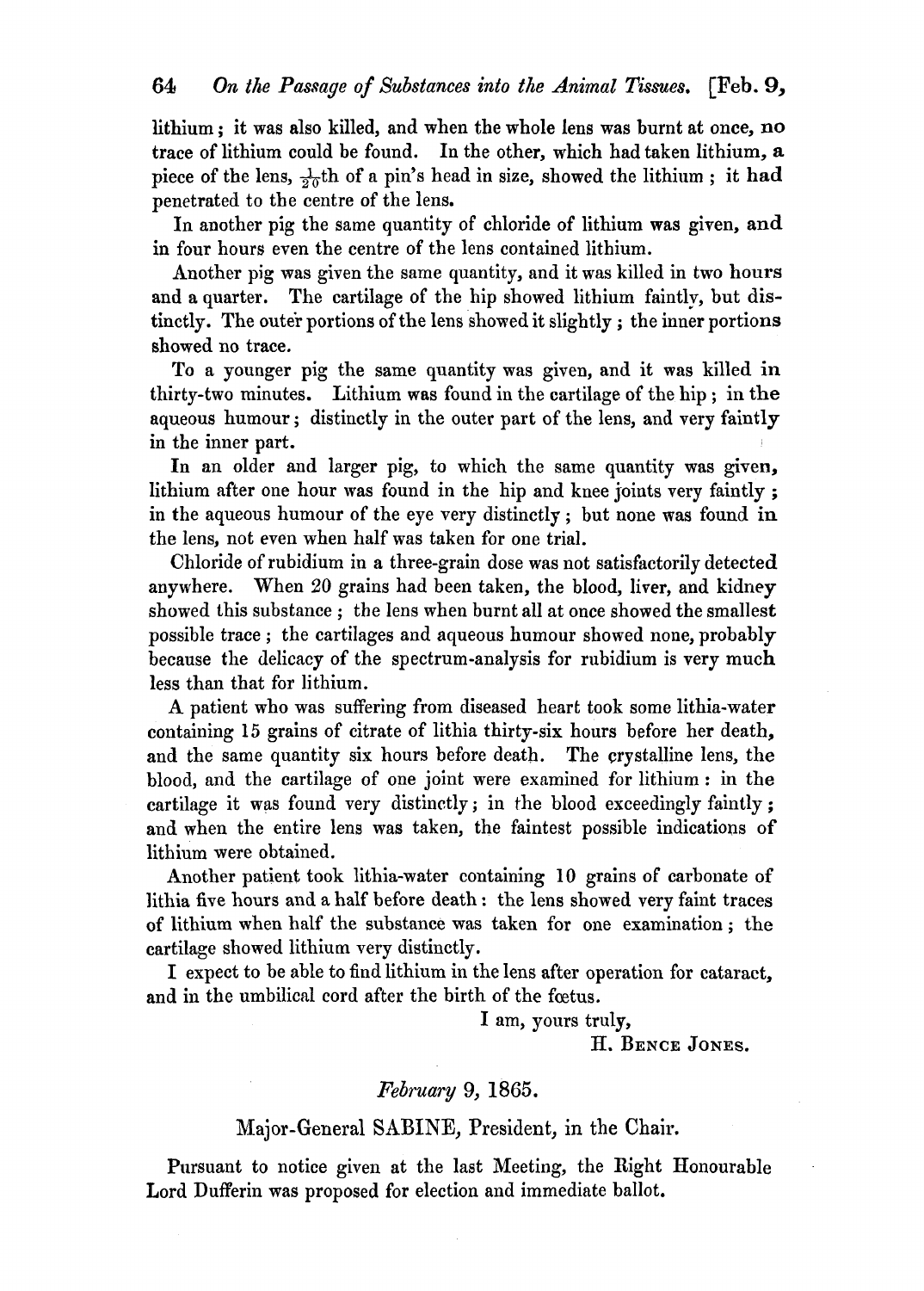The proposal having been seconded, the ballot was taken, and Lord Dufferin was declared duly elected a Fellow of the Society.

The following communications were read  $:$ 

I. "Monthly Magnetical Observations taken at the College Observatory, Stonyhurst, in 1864." By the Rev. WALTER SIDGREAVES. Communicated, with a Note, by the President. Received January 24, 1865.

The Horizontal, Vertical, and Total forces are, calculated to English measure, one foot, one second of mean solar time, and one grain being assumed as the units of space, of time, and of mass.

The Vertical and Total forces are obtained from the absolute measure of horizontal force and the Dip. The measures of the Dip-angle obtained with needle 2 have not been used in these calculations, as it appears from the observations taken with this needle that the position of its axle is less true than that of needle 1.

For the observations of Deflection and Vibration, taken each month for absolute measure of horizontal force, the same magnet has always been employed.

The moment of inertia of the magnet, with its stirrup, for different degrees of temperature, and the coefficients in the corrections required for the effects of temperature and of terrestrial magnetic induction on the magnetic moment of the magnet, were determined at the Kew Observatory by the late Mr. Welsh.

The moment of inertia of the magnet, with its stirrup, using the grain and foot as the units of mass and of linear measure, is  $5.27303$ . Its rate of increase for increase of temperature is  $0.00073$  for every  $10^{\circ}$  of Fahr.

The weight of the magnet, with its stirrup, is approximately  $825$  grains, and the length of the magnet is nearly  $3.94$  inches. The moment of inertia was determined independently of the weight and dimensions, by the method of vibration with and without a known increase of the moment of inertia.

The temperature corrections have always been obtained from the formula  $q(t_0-35^{\circ})+q'(t_0-35)^2$ , where  $t_0$  is the observed temperature and 35° Fahr. the adopted standard temperature. The values of the coefficients *q* and *q'*  are respectively 0'0001128 and 0'000000436.

The induction coefficient  $\mu$  is 0.000244.

The correction for error of graduation of the Deflection bar at 1'0 foot is  $+0.00004$  ft., at 1.3 foot  $+0.000064$  foot.

The observed times of vibration are entered in the Table without corrections.

The time of one vibration has been obtained each month from the mean of twelve determinations of the time of 100 vibrations.

The angles of deflection are each the means of two observations.

In deducing from these observations the ratio and product of the magnetic moment *m* of the magnet, and the earth's horizontal magnetic inten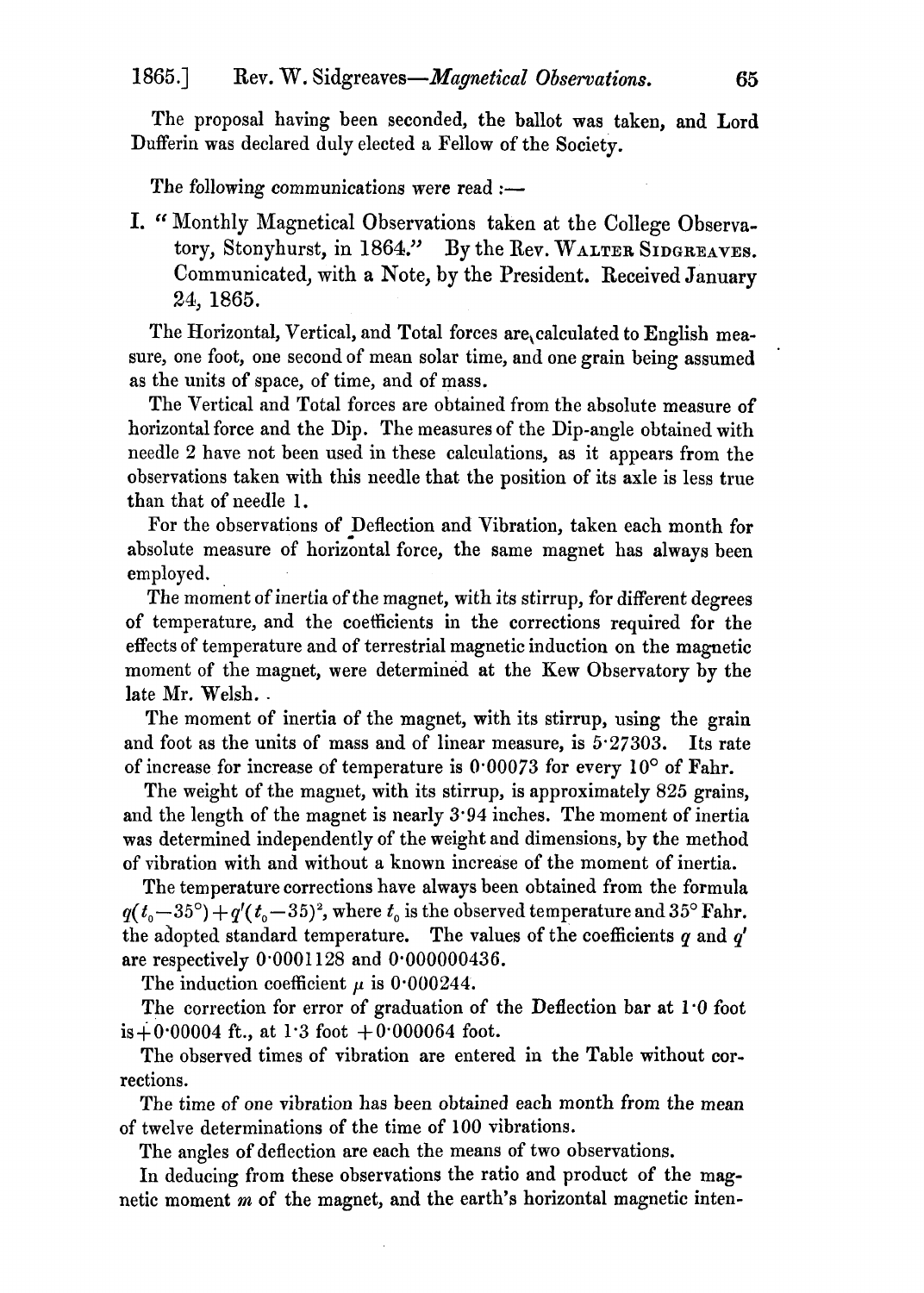66 Rev. W. *Sidgreaves-Magnetical Observations.* [Feb. 9,

sity X, the induction and temperature corrections have always been applied, and the observed time of vibration has been corrected for the effect of tor· sion of the suspending thread; but no correction has been required for the rate of the chronometer, or for the arc of vibration, the former having been generally less than  $1^{\circ}\cdot 0$ , and the latter less than  $50^{\prime}$ .

A twist of the torsion circle through 90° has ordinarily deflected the magnet through 10' of arc.

In the calculations of the ratio  $\frac{m}{\nabla}$ , the third and subsequent terms of the series  $1 + \frac{P}{r^2} + \frac{Q}{r^4} + \&c.$  have always been omitted. The value of the constant P was found to be  $-0.00219$ ; this value being the mean of nine determinations obtained each from two pairs of deflection observations at

#### STONYHURST COLLEGE

Latitude  $53^{\circ}$  50' 40". Longitude West of

TABLE of the Results of the Monthly

| 1364.    | Abstract of Observations of Deflection and Vibration for absolute measure of Horizontal Force. |                                              |                        |                                                        |                            |                                        |                        |                                   |              |                |  |
|----------|------------------------------------------------------------------------------------------------|----------------------------------------------|------------------------|--------------------------------------------------------|----------------------------|----------------------------------------|------------------------|-----------------------------------|--------------|----------------|--|
| Month.   | Day and Hour.                                                                                  | Distance<br>$of$ Centres<br>of Mag-<br>nets. | Tem-<br>pera-<br>ture. | Observed<br>Deflection.                                | ξŃ<br>$\operatorname{Log}$ | Day and Hour.                          | Tem-<br>pera-<br>ture. | Time<br>of one<br>vibra-<br>tion. | Ķ.<br>Log m  | Value<br>of m. |  |
|          | h m<br>January  22nd 2 0 p.m.                                                                  | foot.<br>1.0                                 | 47.9                   | $1^{\circ}_{1}$ $1^{\circ}_{2}$ $3^{\prime\prime}_{3}$ |                            | h m<br>$9.17175$ 21st 11 30 a.m.       | 41.4                   | 5 19931                           | 0.28299      | 0.53379        |  |
|          | February 6th  1 0 p.m.                                                                         | 1.0                                          | 37.8                   | 17 14 20                                               | 9.17183                    | 6th 11 0 a.m.                          | 35.0                   | 5.19158                           | 0.28373      | 0.53429        |  |
|          | March  12th  9 0 a.m.                                                                          | 1.0                                          | 41.4                   | 17 13 42                                               |                            | $9.17179$ 12th  2<br>0 <sub>p.m.</sub> | 46.3                   | 5.20921                           | 0.28142      | 0.53236        |  |
|          | April  11th  1 45 p.m.<br>2 0 p.m.                                                             | 1.0<br>1.3                                   | 55.7<br>56.0           | $17 \t329$<br>7 40 55                                  | 9.16860                    | $9.16848$   12th  6 0 p.m.<br>         | 47.3<br>$\cdots$       | 5.21762<br>                       | 0.27994<br>  | 0.52995<br>    |  |
|          | May  9th  5 45 p.m.<br>6 30 p.m.<br>$\ddot{\phantom{1}}$                                       | 1.0<br>1.3                                   | 46.3<br>45.5           | 17<br>0 51<br>7 39 47                                  | 9.16688<br>9.16633         | 9th 2 0 p.m.                           | $57 - 7$<br>$\cdots$   | 5.227.12                          | 0.27933<br>  | 0.52850<br>.   |  |
|          | June 11th 6 0 p.m.<br>$630$ p.m.<br>,,                                                         | 1.0<br>1.3                                   | 58.9<br>$58 - 4$       | 16 54 30<br>7 36 59                                    | 9.16508<br>9.16508         | $ 11th 2 0$ p.m.<br>                   | 63.5<br>$\cdots$       | 5.24119<br>                       | 0.27766<br>  | 0.52647<br>    |  |
|          | July ! 7th  6 15 p.m.<br>6 45 p.m.<br>$\bullet$                                                | 1.0<br>1:3                                   | 61.4<br>$60 - 0$       | 16 52 25<br>736<br>$\mathbf{1}$                        | 9.16439<br>916427          | 7th 530 p.m.<br>                       | 69.0<br>$\cdots$       | 5.23707<br>                       | 0.27827<br>  | 0.52635<br>    |  |
| August   | 6th  9 15 a.m.<br>9 45 a.m.<br>$\ddot{\phantom{a}}$                                            | 1.0<br>1.3                                   | 61.0<br>62.8           | 16 52 44<br>7 36 13                                    | 9.16449<br>9.16466         | 5th 5 0 p.m.                           | 61.3<br>$\cdots$       | 5.24643<br>                       | 0.27656<br>. | 0.52550<br>. 7 |  |
|          | September  10th10 15 a.m.<br>10 30 a.m.<br>$\ddot{\mathbf{r}}$                                 | 1.0<br>1.3                                   | 58.3<br>58.9           | 16 51 49<br>7 35 28                                    | 9.16392<br>9:16367         | $10th9$ 0 a.m.                         | 62.3<br>$\cdots$       | 5.25863<br>                       | 0.27463<br>  | 0.52385<br>    |  |
| October  | 7th 11 15 a.m.<br>11 45 a.m.<br>$\ddot{\phantom{1}}$                                           | 1.0<br>1.3                                   | 54.7<br>$55-3$         | 16 48 55<br>7 34 33                                    | 9.16246<br>9.16255         | 7th 10 0 a.m.<br>.                     | 54.5<br>$\cdots$       | 5.25965<br>                       | 0.27371<br>  | 0.52253<br>    |  |
| November | 8th  2 50 p.m.<br>3 0 p.m.<br>$\ddot{\phantom{0}}$                                             | 1.0<br>1.3                                   | 45.4<br>44.5           | 16 48 25<br>7 34 12                                    | 9.16162<br>9:16148         | 8th 2 0 p.m.<br>                       | 48.3<br>$\cdots$       | 525466<br>                        | 0.27427<br>  | 0.52229<br>    |  |
| December | 15th 12 15 p.m.<br>12 30 p.m.<br>$\overline{\phantom{a}}$                                      | 1.0<br>1.3                                   | 39.9<br>38.8           | 16 47 28<br>7 34 6                                     | 9:16103                    | 9 18087   15th 11 0 a.m.<br>           | 40.0<br>$\cdots$       | 5.26192<br>                       | 0.27260<br>  | 0.52093<br>    |  |

*m* represents the magnetic moment of the Deflecting Magnet. X represents the Earth's Horizontal Magnetic Intensity.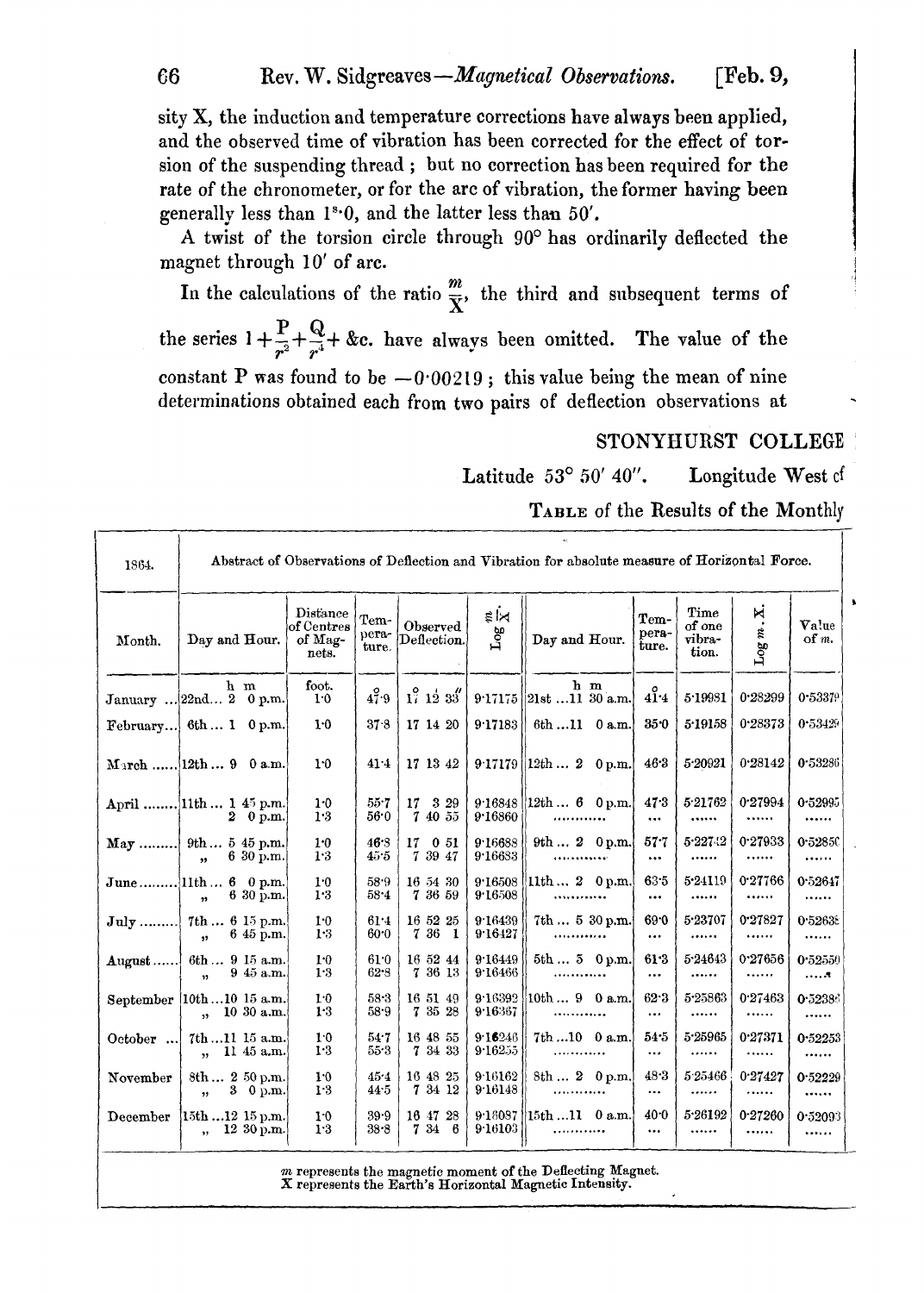distances 1'0 and 1'3 foot. The value of P obtained in the preceding year

was  $-0.00217$ .<br>The mean of the values of  $\frac{m}{\nabla}$ , obtained each month from deflection observations at the two distances 1.0 and 1.3 foot, has been adopted for deducing the measure of horizontal force.

Observations taken to determine the position of the zero-point on the scale of the declination magnet, gave the same result as was obtained in 1859.

The discrepancies in the Declination observations may possibly be in a considerable degree occasioned by diurnal variation, as the observations varied in regard to the honr of the day; in future this will be avoided by making the observations always. at a fixed hour. The discrepancies may also have been in part occasioned by magnetic disturbance which we have no present means of eliminating.

#### OBSERVATORY.

Greenwich  $0<sup>h</sup>$  9<sup>m</sup> 52<sup>s</sup> 68. Height above Sea-level 381 feet.

Magnetic Observations for 1864.

|                                                           |                                                       | Absolute Measures.                                                   |                                |                          |                                    |                             |                                |           |  |
|-----------------------------------------------------------|-------------------------------------------------------|----------------------------------------------------------------------|--------------------------------|--------------------------|------------------------------------|-----------------------------|--------------------------------|-----------|--|
| Declination.                                              | Magnetic Dip.                                         |                                                                      | Values of                      |                          |                                    |                             |                                |           |  |
| Stonyhurst.<br>Mean Time.                                 | West<br>Declina-<br>nation.                           | Day and Hour.                                                        |                                | Dip.                     | X, or<br>Hori-<br>zontal<br>Force. | Y, or<br>Vertical<br>Force. | $\phi$ , or<br>Total<br>Force. | Observer. |  |
| h m<br>29th  9 28 a.m.                                    | $2\overset{\circ}{1}$ 52 $3\overset{\prime\prime}{5}$ | h m<br>21st 230 p.m.                                                 | -1                             | 69 47 21                 | 3.5944                             | 9.7634                      | 10.4040                        | W.S       |  |
| $6th945$ a.m.<br>18th  10 34 a.m.                         | 21 14 35<br>21 37 15                                  | 6th $9 \ 0 \text{ a.m.}$<br>$3\,30\,\mathrm{p.m.}$<br>$\blacksquare$ | 1<br>2                         | 69 47 49<br>69 50 36     | 8.5971<br>                         | 9.7751<br>                  | 10.4160<br>                    | ,,<br>,,  |  |
| 12th 6 0 p.m.<br>18th  9 10 a.m.                          | 21 34 35<br>21 37 30                                  | $10th9$ 0 a.m. 1<br>                                                 | $\cdots$                       | 69 47 19                 | 3-5877<br>                         | 9.7455<br>                  | 10.3849<br>                    | ,,<br>,,  |  |
| 12th  9 33 a.m.<br>16th  9 20 a.m.                        | 21 59<br>- 0<br>21 46 55                              | 11th  6<br>$0$ p.m.<br>$12th9$ 0 a.m.                                | 1<br>$\boldsymbol{2}$          | 69 45 32<br>69 47 26     | $3 - 5950$<br>                     | 9.7582<br>                  | 10.3990<br>                    | ,,<br>,,  |  |
| 9th  9 15 a.m.                                            | 21 57 30<br>                                          | 10th830a.m. <br>9.0a.m.<br>$\ddot{\phantom{a}}$                      | 1<br>2                         | 69 46 47<br>69 46 32     | $3 - 5995$<br>                     | 9.7715<br>.                 | 10.4134<br>                    | ,,<br>,,  |  |
| 18th  4 15 p.m.<br>$6 \t 0 \t m.$<br>,,                   | 22 15 0<br>21 57 30                                   | 11th90a.m. <br>$9\,30\,$ a.m.<br>$\ddot{\phantom{a}}$                | 1<br>$\boldsymbol{2}$          | 69 48 47<br>69 49 42     | 3.5999<br>                         | 9.7951<br>. 7               | 10.4356<br>                    | ,,<br>,,  |  |
| .<br>.                                                    | .                                                     | $7th330$ p.m.                                                        | -1<br>$\cdots$                 | 69 44 10                 | 3.6055<br>                         | 9.7659<br>                  | 10.4102<br>                    | ,,<br>,,  |  |
| $6th7$ 0 p.m.                                             | 22 1 40                                               | $5th3$ 0 p.m.<br>$3,30$ p.m.<br>,,                                   | 1<br>2                         | 69 44 40<br>69 43 10     | 3.5975<br>                         | 9.7420<br>                  | 10.3849<br>                    | ,,<br>"   |  |
| 19th  5 39 p.m.<br>20th  5 35 p.m.                        | 21 59 35<br>6 10<br>22                                | [12th  9 30 a.m.]<br>$127th9$ 0 a.m.                                 | ı<br>ı                         | 69 47 21<br>69 46 40     | 3.5927<br>                         | $9 - 560$<br>               | 10.3963                        | ,,<br>,,  |  |
| 10th  9 50 a.m.<br>$0$ a.m.<br>15th9                      | 22 23 40<br>22 28 40                                  | 6th  9 30 a.m.<br>10<br>0 a.m.<br>,,                                 | 1<br>2                         | 69 46 47<br>69 42 44     | 3.5942<br>                         | 9.7402<br>.                 | 10.3329<br>                    | ,,<br>33  |  |
| 10th  9 0 a.m.<br>2 a.m.<br>9.<br>$\ddot{\phantom{a}}$    | 22 38 55<br>22 36 40                                  | 9th830a.m.<br>930 a.m.<br>$\ddot{\phantom{a}}$                       | $\mathbf{1}$<br>$\overline{2}$ | 69 46<br>- 0<br>69 45 36 | 3.6004<br>.                        | 9.7665<br>                  | 10.4090<br>                    | ,,<br>33  |  |
| $16th9$ 0 a.m.                                            | 22 38 0<br>                                           | $\ 15\text{th}\,9\ 0\,\text{a.m.}\ $                                 | 1<br>$\cdots$                  | 69 46 23                 | 3.5963<br>                         | 9.7600<br>.                 | 10.4014<br>                    | ,,<br>,,  |  |
| 3.5967  <br>9.7616   10.4031  <br>Means for 1864 69 46 34 |                                                       |                                                                      |                                |                          |                                    |                             |                                |           |  |